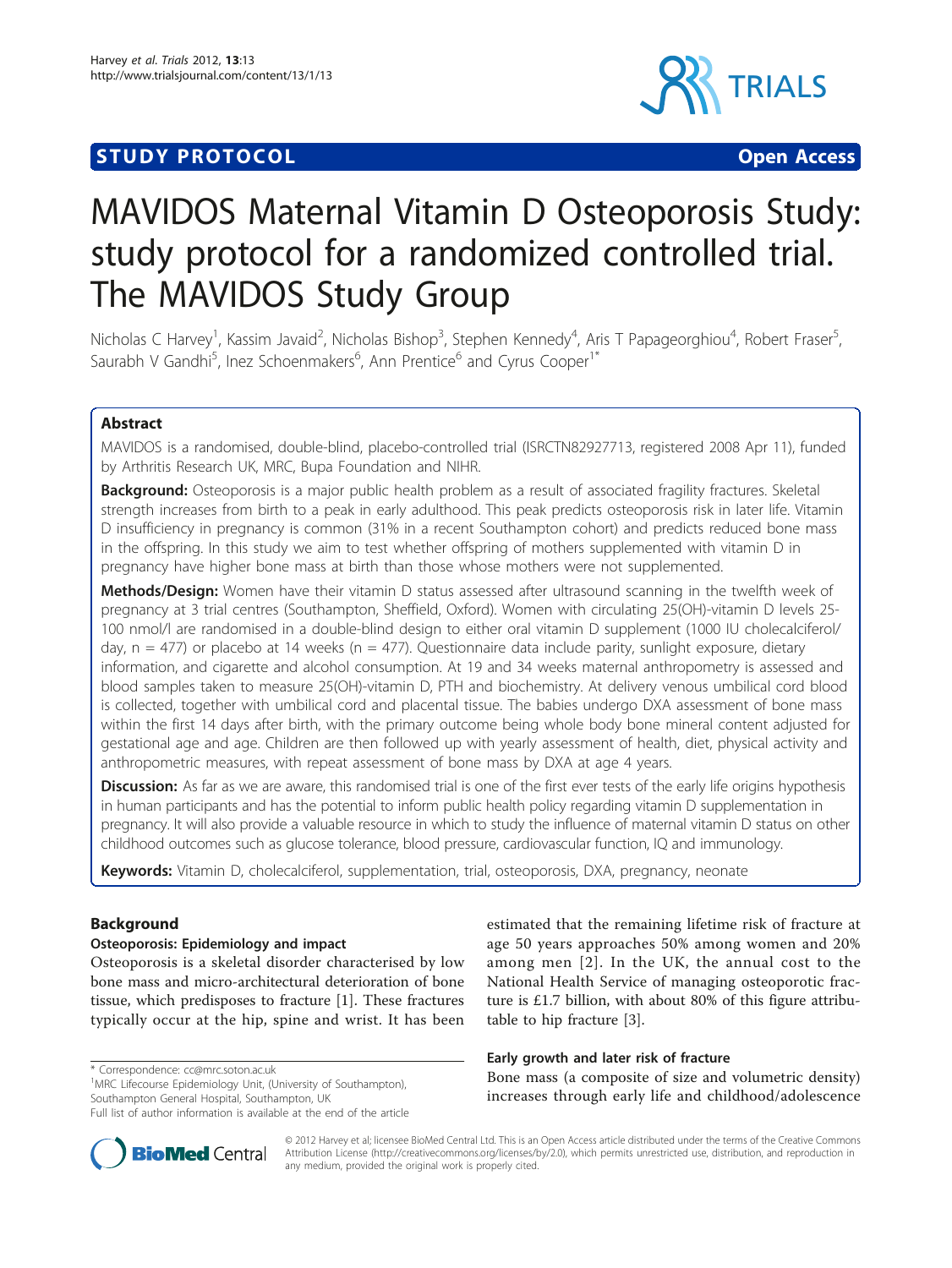to a peak in early adulthood. The magnitude of this "peak bone mass" is a strong predictor of later osteoporosis risk [[4\]](#page-7-0). Cohort studies in adults from the UK, USA, Australia and Scandinavia have shown that those who were heavier at birth or in infancy have a greater bone mass [[5-8](#page-7-0)] and a reduced risk of fracture [[9](#page-7-0)] in later life. Mother-offspring studies have revealed that factors such as maternal lifestyle, body build, diet and physical activity during pregnancy may all influence offspring bone mineral accrual [\[10-12](#page-7-0)].

## Maternal vitamin D insufficiency and offspring bone mineral accrual

The specific micronutrient that appears to have the greatest individual contribution, certainly for the developed world, is vitamin D. There are very few data on vitamin D levels in pregnant women across a sample representative of the UK; the available studies, however, suggest that vitamin D insufficiency is common in this group. In a Southampton pregnancy cohort, composed of white Caucasians, 31% had concentrations of circulating 25(OH)-vitamin D lower than 50 nmol/l and 18% less than 25 nmol/l [[13](#page-7-0)]. A 2010 US study of a population representative of the national demographic distribution revealed that 80% of black pregnant women had levels less than 50 nmol/l; the figures for Hispanic and white pregnant women were 45% and 13% respectively [[14](#page-8-0)]. In Asian cohorts in the northern hemisphere the burden of insufficiency is even higher [\[15](#page-8-0)-[19](#page-8-0)], possibly reaching 90% or greater: A study of non-pregnant South-Asian women in the North of England, many of whom were of child-bearing age, demonstrated that 94% had circulating levels of  $25(OH)$ -vitamin D < = 37.5 nmo/l and  $26\%$  < = 12.5 nmol/l [[20\]](#page-8-0). As the main source of vitamin D for most people is synthesis in the skin under the influence of UVB radiation from sun light exposure, ethnicity, skin pigmentation, covering and northerly latitudes (as in UK) are all major risk factors for insufficiency [[21](#page-8-0)].

In the Southampton cohort [\[13](#page-7-0)], lower concentrations of serum 25(OH)-vitamin D in mothers during late pregnancy were associated with reduced whole-body BMC and BMD in children at age 9 years, independently of social class, diet and body size. Estimated exposure to ultraviolet B radiation during late pregnancy and the maternal use of vitamin D supplements both predicted maternal 25(OH)-vitamin D concentration and childhood bone mass. Adjunctive evidence supporting a role for maternal vitamin D status was obtained in the Southampton Women's Survey (SWS), where maternal vitamin D concentrations correlated positively with neonatal bone mass [[22\]](#page-8-0). A 2009 study of the Avon Longitudinal Study of Parents and Children [[23](#page-8-0)] demonstrated a positive association between ambient

ultraviolet B radiation in pregnancy and offspring BMC at 9 years, further supporting the notion that maternal vitamin D status is an important determinant of offspring bone development. Furthermore, high resolution ultrasound measurements of pregnancies in the SWS cohort have revealed that changes in distal femoral morphology (increased splaying of the metaphysis relative to its length, reminiscent of changes observed in postnatal rickets) are associated with low circulating concentrations of 25(OH)-vitamin D in the mother as early as 19 weeks gestation [[24\]](#page-8-0). The effect of maternal 25(OH) vitamin D status appeared to be partly mediated via concentrations of venous umbilical cord calcium, suggesting that placental calcium transfer to the fetus may be a critical step in these associations. Indeed mRNA expression of an active placental calcium ATPase positively predicted offspring BMC in SWS neonates [\[25](#page-8-0)].

## Previous trials of vitamin D supplementation in pregnancy

There have been several, mainly small, intervention studies examining this issue [\[16-19,26,27\]](#page-8-0), but only one has examined bone mass at birth [[28\]](#page-8-0). In this study bone mass of offspring born to 19 Asian mothers who had taken 1000 international units of vitamin D daily through pregnancy was compared with that of babies born to 45 control mothers using single photon absorptiometry. The small participant numbers and technique used to assess bone mineral mean that it is difficult to draw any definite conclusions from negative results of this study. These studies suggest that daily doses of 1000 IU cholecalciferol or higher doses as a bolus appear to be safe, at least in the short term. National guidance has been rather conflicting over recent years, with both Cochrane [[29](#page-8-0)] and NICE (CG62 [http://www.nice.org.uk/nicemedia/live/11947/](http://www.nice.org.uk/nicemedia/live/11947/40115/40115.pdf) [40115/40115.pdf](http://www.nice.org.uk/nicemedia/live/11947/40115/40115.pdf)) reviews concluding that there was insufficient evidence on which to base a firm recommendation; the latter suggested supplementation with 400 IU daily for high risk groups. The UK Scientific Advisory Committee on Nutrition (SACN), building on previous recommendations from the Committee on Medical Aspects of Food and Nutrition Policy (COMA)[[30](#page-8-0)], reviewed the area in 2007 [http://www.sacn.gov.uk/pdfs/sacn\\_position\\_vita](http://www.sacn.gov.uk/pdfs/sacn_position_vitamin_d_2007_05_07.pdf)[min\\_d\\_2007\\_05\\_07.pdf](http://www.sacn.gov.uk/pdfs/sacn_position_vitamin_d_2007_05_07.pdf) and DH, in The Pregnancy Book [http://www.dh.gov.uk/prod\\_consum\\_dh/groups/dh\\_digita](http://www.dh.gov.uk/prod_consum_dh/groups/dh_digitalassets/@dh/@en/@ps/@sta/@perf/documents/digitalasset/dh_107667.pdf)[lassets/@dh/@en/@ps/@sta/@perf/documents/digitalas](http://www.dh.gov.uk/prod_consum_dh/groups/dh_digitalassets/@dh/@en/@ps/@sta/@perf/documents/digitalasset/dh_107667.pdf)[set/dh\\_107667.pdf](http://www.dh.gov.uk/prod_consum_dh/groups/dh_digitalassets/@dh/@en/@ps/@sta/@perf/documents/digitalasset/dh_107667.pdf) now advise all women to take 400 IU cholecalciferol daily. It is unclear how well these guidelines are currently followed in the UK however, but anecdotal evidence suggests that take up has been low.

## Aim

To test the hypothesis that vitamin D supplementation during pregnancy of women who have low levels of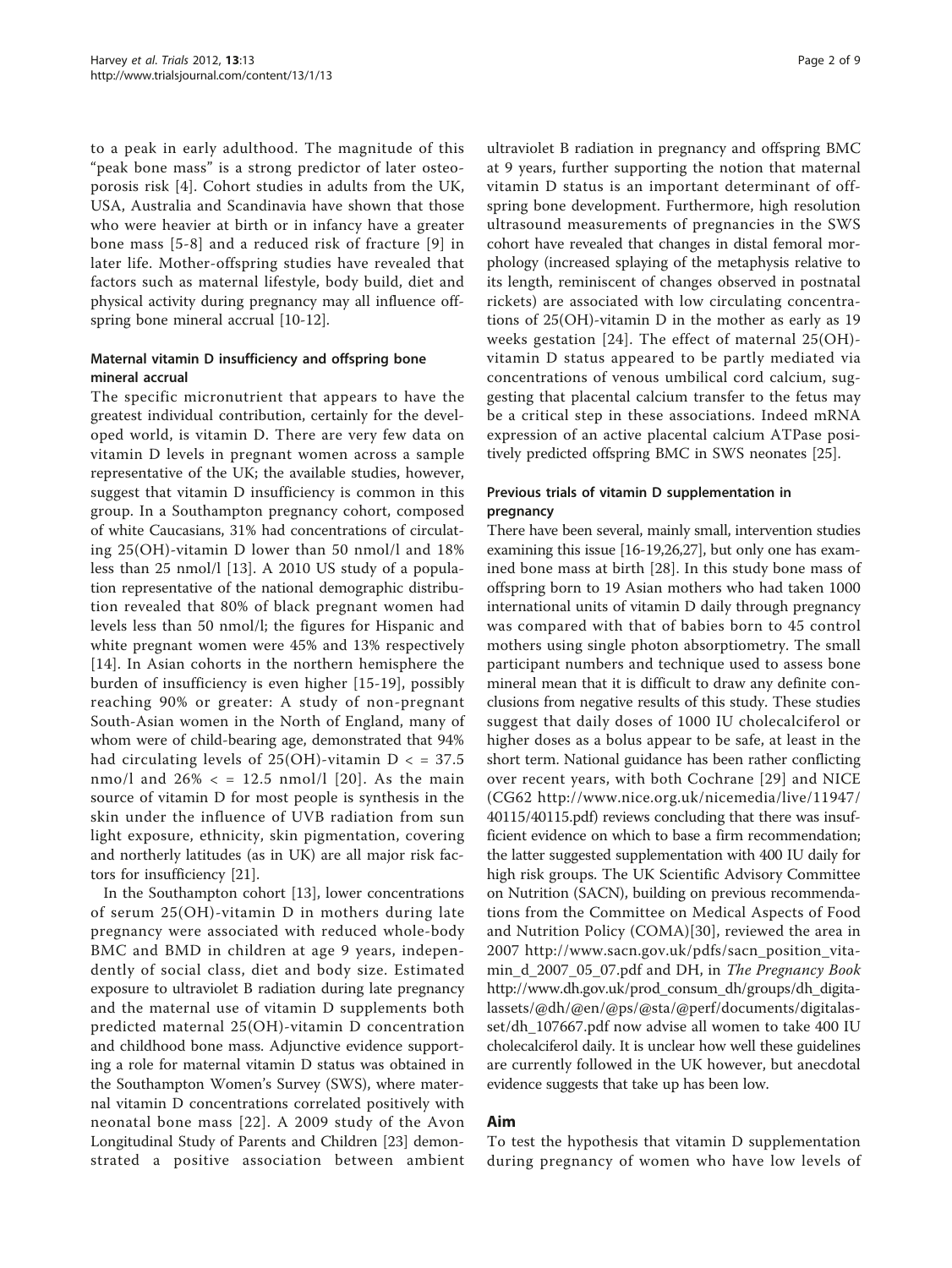vitamin D will result in improved neonatal bone mineral content when compared with offspring of women who were not supplemented.

## Study design

MAVIDOS is a randomised, double-blind, placebo controlled trial, comparing 1000 IU cholecalciferol orally daily with matched placebo in pregnant women from 14 weeks gestation until delivery of the baby, with neonatal whole body bone mineral content, assessed by DXA, as the primary outcome.

## Methods (Figure 1)

## Recruitment

Information about the trial is displayed as posters in general practice surgeries and maternity hospital waiting areas. An information sheet outlining the study is sent out to each woman with the letter for the screening appointment for nuchal lucency or initial dating scan (at around 12 weeks gestation). Information is translated into other languages where possible, to maximise participation by ethnic minorities. A research nurse approaches the women whilst they wait for the screening ultrasound scan, involving an interpreter if required and available. If informed consent for participation in the study is gained, a blood sample for 25(OH)-vitamin D is taken along with the standard Down's screening bloods or alone if only a dating scan is being performed. Screening 25(OH)-vitamin D concentration

Circulating 25(OH)-vitamin D is measured locally; all three laboratories (Southampton, Oxford, Sheffield) participate in DEQAS vitamin D quality assurance system [http://www.deqas.org/.](http://www.deqas.org/) Women with circulating levels of less than 25 nmol/l are excluded from the trial (pre-randomisation) and results are forwarded to their general



practitioners in order that vitamin D supplementation can be prescribed. The general practitioner is advised to start either one Healthy Start Vitamin daily if available, or a prescribed calcium and vitamin D supplement yielding the same daily dose of cholecalciferol (400 IU). The general practitioner is also advised to recheck the 25(OH)-vitamin D level at the 34 week blood tests. Likewise, women with circulating levels of greater than 100 nmol/l are excluded. Those women whose circulating 25(OH)-vitamin D falls between 25 nmol/l and 100 nmol/l are randomised to an oral vitamin D supplement (1000 IU cholecalciferol per day) or matched placebo from 14 weeks (or as soon as possible after obtaining 25 (OH)-vitamin D status if participant is enrolled at greater than 12 weeks gestation) to delivery in a doubleblind randomised trial design. At the initial recruitment, participants are given a urine collection bottle and instructions on collecting a second void urine (for bone turnover markers) to bring to the 14 week assessment.

## 14 week assessment

Women recruited are assessed at 14 weeks gestation (or as soon as possible after obtaining 25(OH)-vitamin D status up to 17 weeks if enrolled at greater than 12 weeks gestation), either at home or in the research clinic. Here, study medication is issued and an interviewer-led questionnaire is administered to gather information on parity, baseline demographics, smoking, alcohol intake, calcium and vitamin D dietary intake, exercise, health, sunlight exposure and medication. A subgroup of women  $(n = 50)$  are invited to wear a sunlight exposure badge, incorporating a polysulphone film, which changes its composition according to ultra-violet exposure, for one week to validate the sunlight exposure questionnaire data. Height, weight, skin fold thickness (triceps, biceps, subscapular and suprailiac) and grip strength are measured. Inter-observer variation (IOV) studies will be performed in each centre, after central training according to the study protocol. A further blood sample is taken and plasma is stored at -80°C for measurement of 25(OH)-vitamin D, vitamin D binding protein (DBP), calcium, bone specific alkaline phosphatase and albumin centrally (MRC Human Nutrition Research, Cambridge, UK) at the end of the study. If consent for genetic analyses is obtained, blood pellets for later DNA extraction are stored. Where the baby's father attends at either the 14 or 34 week visit, their height is measured.

## Randomization and issue of Investigational Medicinal Product (IMP)

The IMP and matched placebo are manufactured by Bilcare GCS (Europe) Ltd, Waller House, Elvicta Business Park, Crickhowell, Powys NP8 1DF, UK. The manufacturers had no role in the trial other than supply of the randomised IMP. The IMP capsule contains 1000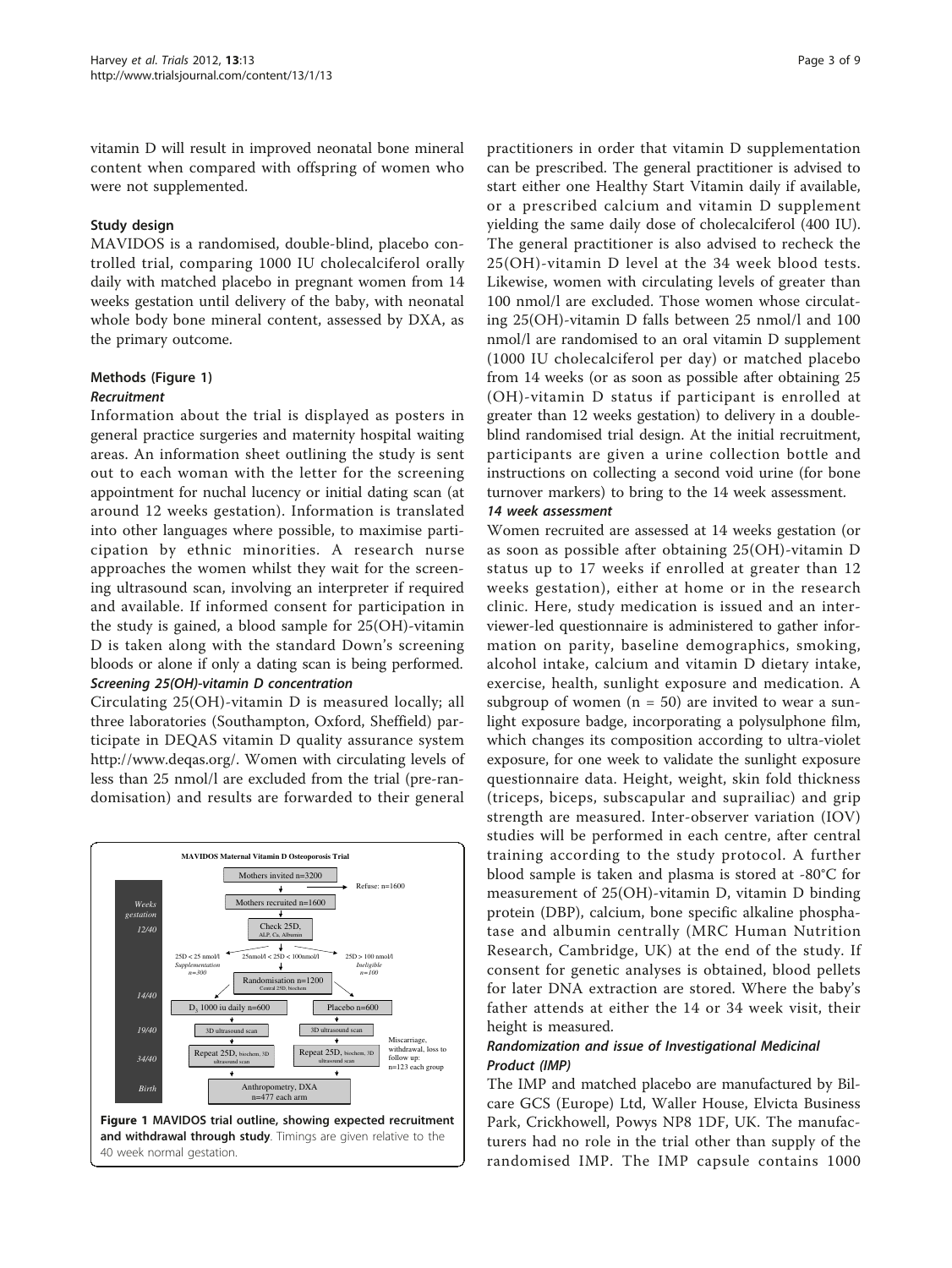international units of cholecalciferol (vitamin D3), with excipients matched to the placebo capsule. The dose was chosen with the aim of achieving repletion without causing supranormal circulating levels of 25(OH)-vitamin D [[31\]](#page-8-0). The medication is blister packed in a single box for each woman for the duration of pregnancy. Study medication (active/placebo) is supplied to the local pharmacy pre-randomised by the manufacturer (1:1, unstratified by centre) and sequentially numbered for storage and dispensing. Code break envelopes are supplied to the lead pharmacist, but are not available to the investigative team. Emergency code break access is available through the local principal investigator and oncall pharmacist. A single pack for each participant is issued sequentially (containing all pills for duration of the study). Each pack is individually prescribed for each participant. The trials pharmacist allocates a pack to that prescription, documenting both the pack number and the MAVIDOS participant ID; these are checked again by the research nurse on collection, and documented in the participant's notes; the medication pack comes with a tear-off adhesive label, which is placed in the participant's notes as an added safeguard against errors in pack allocation. The research nurse collects the medication pack for all participants attending that day and issues to the participants directly. A clear sticker is applied to the front of participant obstetric notes, alerting clinicians to the mother's enrolment in the study. An information sheet and one copy of the consent form are filed in the participant's notes. The mother (with a copy for the father) is given contact details for the study coordinator and the research nurse, and asked to inform them immediately of commencement of labour. A second urine collection bottle and instructions on collecting a second void urine are issued, to be brought to the 34 week assessment.

## Anomaly/3D ultrasound scan at 18-21 weeks gestation

Participants return at 18-21 weeks gestation for a high resolution 3D ultrasound scan to obtain detailed measurements of the pregnancy [http://www.bmus.org/poli](http://www.bmus.org/policies-guides/SoR-Professional-Working-Standards-guidelines.pdf)[cies-guides/SoR-Professional-Working-Standards-guide](http://www.bmus.org/policies-guides/SoR-Professional-Working-Standards-guidelines.pdf)[lines.pdf.](http://www.bmus.org/policies-guides/SoR-Professional-Working-Standards-guidelines.pdf) The NHS anomaly scan is also performed at this visit by a MAVIDOS ultrasonographer. Should any abnormalities be identified, these participants are referred to their local fetal medicine department for further management and may be excluded from this study. These findings will also be recorded as adverse events and thus may inform potential new hypotheses regarding the action of vitamin D in pregnancy. A pill count is performed to assess compliance with the study medication.

## 34 week visit and 3D ultrasound scan

At 34 weeks gestation (up to before admission for delivery) the mothers return to the research clinic, when repeat blood samples for 25(OH)-vitamin D, DBP, calcium, bone specific alkaline phosphatase and albumin are taken. Assessments of maternal anthropometry, calcium and vitamin D intake, smoking, alcohol, exercise, medications and health are also repeated. Compliance with the study medication is assessed by pill count. A repeat growth and 3D ultrasound scan is performed [[32\]](#page-8-0). Any abnormalities noted on the scan are recorded. The mother is given an information sheet about the neonatal DXA assessment at this visit. Mothers receive standard antenatal care and any woman found to be hypercalcaemic (serum calcium > 2.75 mmol/l) will be followed-up and managed appropriately.

## Admission to hospital for labour

The study coordinator/research nurse is informed of any woman entering labour by the NHS midwives, or by the woman/partner themselves. Obstetric history is recorded. The attending midwives collect venous umbilical cord blood (including samples for genetic analyses) and placental and umbilical cord tissue samples at delivery. After ensuring that the hips have been assessed and cleared by a paediatrician, a research nurse measures the baby's anthropometric indices (length, weight, skinfolds, head and abdominal circumference) and arranges an appropriate time for the baby to undergo bone density assessment by DXA. She also issues the mother with cotton wool balls, a collection pot and instructions on collecting a urine sample from the baby. The urine sample is then brought to the DXA appointment.

## Neonatal DXA assessment

The reliability of DXA measurements in neonates has been well documented in the Southampton Women's Survey [\[11\]](#page-7-0). The baby is pacified, fed, fully undressed and then swaddled in a towel before placement on the densitometer [Hologic Discovery instrument using paediatric software (Hologic Inc., Bedford, MA, USA)]. The scanner is calibrated against a spine phantom every day together with daily quality assurance and periodic stepwedge calibration all performed as per manufacturer's instructions (Hologic Inc., Bedford, MA, USA). If possible the baby is scanned whilst still an inpatient, otherwise the mother returns within 14 days for assessment. Whole body and lumbar spine bone area, bone mineral content and bone mineral density are measured. Appropriate cross-calibration of DXA scanners between the 3 centres will be made with neonatal phantoms. Information on pregnancy complications is collected from the hospital notes. The total radiation dose (0.04 mSv) is equivalent to around 2 day's exposure to background radiation in Cornwall (UK) or 7 day's exposure in other parts of the UK.

## Maternal DXA assessment

To enable assessment of the influence of vitamin D insufficiency and repletion on the maternal skeleton,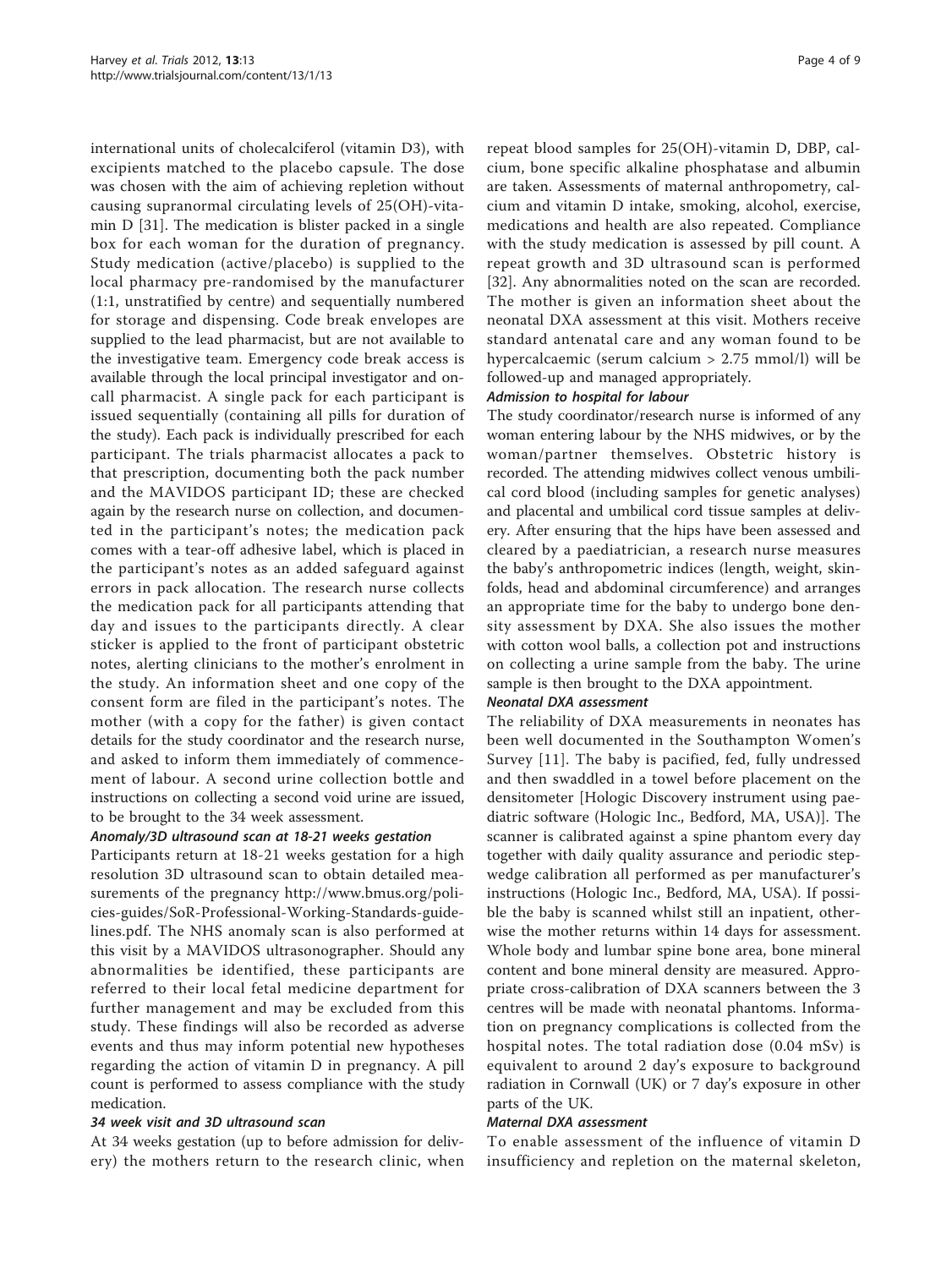consecutive participants are asked for consent to perform additional DXA assessment of the mother, using the Hologic Discovery instrument, at the neonatal DXA visit. An information sheet about this is given to the mother at the 34 week visit, making clear that this assessment is additional to the core trial protocol, so women are free to decline without their participation in the core trial protocol being affected. Whole body, lumbar spine and both hips are measured. The radiation dose for these scans is: whole body 4.2 μSv, lumbar spine 4.4 μSv and each hip 2.4 μSv (Hologic Inc., Bedford, MA, USA)

## Paediatric follow-up

The children are assessed at 1, 2, 3 and 4 years of age to characterise diet, health, exercise and anthropometric measurements. At 4 years the children undergo a repeat DXA assessment of bone mass at whole body, lumbar spine, and additionally at hip sites. This will utilise the same DXA instrument as for the birth measure. If the family has moved to another location, attempts will be made to follow the child up and invite them back for annual follow-up and 4 year DXA assessment. Table [1](#page-5-0) summarises the data collected at each time point.

## Inclusion and exclusion criteria

## Inclusion criteria

• Less than 17 weeks gestation at first assessment (based on last menstrual period (LMP) and dating scan)

• Serum 25(OH)-vitamin D concentration is 25-100 nmol/l at nuchal fold/dating scan (10 to 17 weeks gestation)

- Aged over 18 years
- Singleton pregnancy
- Aiming to give birth at local maternity hospital

## Exclusion criteria

• Known metabolic bone disease or chronic disease known to be associated with bone abnormalities

• Current medication likely to interfere with intrauterine growth (corticosteroids, enzyme-inducing anticonvulsants, PTH, bisphosphonates, more than 6 months GnRH analogues)

• Current use of supplement containing vitamin D with daily dose > 400 IU

• Foetal physical anomalies on the initial or 18-21 weeks scan (likely to influence bone measurement by DXA or interfere with skeletal development)

• Inability to provide informed consent or comply with trial protocol

• History of renal stones, hyperparathyroidism, hypercalciuria

• A diagnosis of cancer in the last 10 years (other than basal cell carcinoma)

• Serum calcium  $> 2.75$  mmol/l

## Timing and inclusion

Many women do not know accurately when they conceived. Thus gestation based on LMP and that on dating ultrasound may differ. Therefore women coming for assessment at 12 weeks may find that they are actually several weeks earlier or later than this.

• Dating scans may be from 8 weeks; inclusion for trial is from 8 weeks to 17 weeks gestation.

• Nuchal lucency scanning is not usually possible before 11 weeks [http://www.bmus.org/policies](http://www.bmus.org/policies-guides/SoR-Professional-Working-Standards-guidelines.pdf)[guides/SoR-Professional-Working-Standards-guide](http://www.bmus.org/policies-guides/SoR-Professional-Working-Standards-guidelines.pdf)[lines.pdf,](http://www.bmus.org/policies-guides/SoR-Professional-Working-Standards-guidelines.pdf) so any women in earlier gestation is asked to return at 12 weeks for a repeat scan, and study medication issue will still be at 14 weeks.

• Women found to be at later gestation (between 13 and 17 weeks) are included and blood taken at the initial visit by the obstetric team or MAVIDOS research nurse. Medication is issued at a second visit as soon as possible after 25(OH)-vitamin D status is known.

• 14 week visits are acceptable up to anomaly scan; this scan must be between 18 and 21 weeks to comply with NHS timing.

- 34 week visit acceptable up till delivery.
- Target for 34 week scan is 33 to 36 weeks.
- Postnatal DXA to be performed within 14 days after delivery.

## Sample size and power calculation

Sample size was estimated [Stata V11.0 (Statacorp, Texas, USA)] using the results from a previous Southampton-based mother-offspring cohort (Princess Anne Hospital Study [[13\]](#page-7-0)), in which a difference of 0.42 sd in whole body bone mineral content was found between the offspring of mothers who had been vitamin D deficient and those of mothers who had been vitamin D replete during pregnancy. To detect 50% of the difference in whole body bone mineral content at birth between offspring of mothers who were deficient in vitamin D versus those replete in pregnancy (0.21 sd or 3.5 g), at the 5% significance level with 90% power, would require recruitment of 477 infants to each arm. Allowing for the expected miscarriage rate and 20% drop-out rate, we would need to recruit 600 mothers to each arm. We estimate the prevalence of vitamin D between 25 and 100 nmol/l in the Southampton pregnant population to be around 80%, suggesting initial screening of 1,600 women will be required. Pilot data suggest that around 50% of women who are approached will agree to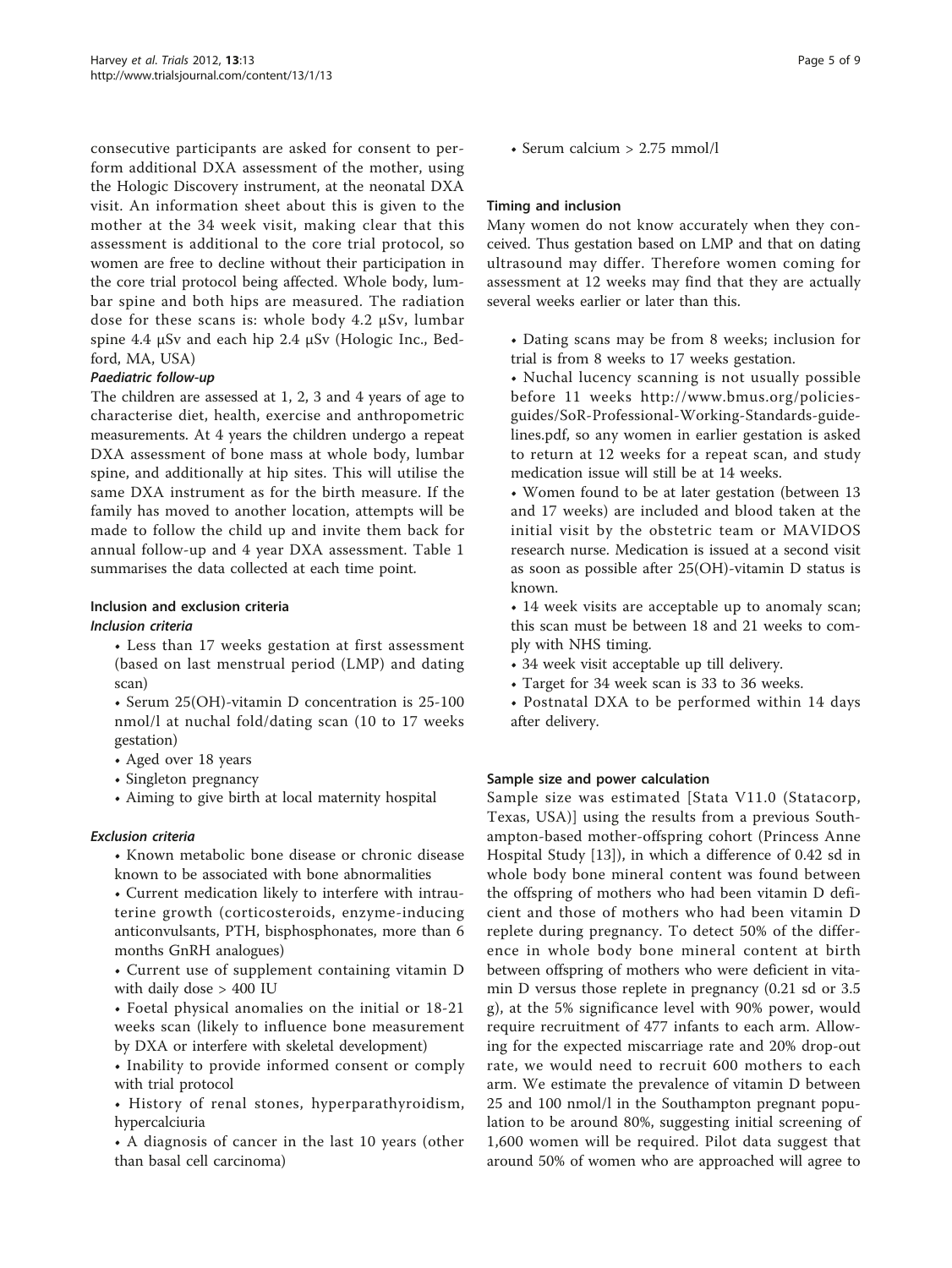<span id="page-5-0"></span>

|                                                                         | 12 weeks   | 14 weeks  | 34 weeks  | <b>Delivery</b> | $0-14$ days |
|-------------------------------------------------------------------------|------------|-----------|-----------|-----------------|-------------|
| Screening                                                               | $\sqrt{ }$ |           |           |                 |             |
| Consent                                                                 | $\sqrt{}$  |           |           |                 |             |
| Maternal height                                                         |            |           | ν         |                 |             |
| Maternal weight                                                         |            |           | V         |                 |             |
| Maternal skin folds                                                     |            | N         | $\sqrt{}$ |                 |             |
| Maternal grip strength                                                  |            |           | V         |                 |             |
| Maternal medication                                                     |            |           | $\sqrt{}$ |                 |             |
| Maternal supplements                                                    |            |           | $\sqrt{}$ |                 |             |
| Maternal diet                                                           |            |           | ν         |                 |             |
| Maternal health                                                         |            | Ń         | $\sqrt{}$ |                 |             |
| Family health                                                           | V          |           | V         |                 |             |
| Ultrasound scan                                                         | V          |           |           |                 |             |
| Maternal blood for 25(OH)-vitamin D, Ca, Alb, bALP, DBP<br>Blood pellet | $\sqrt{ }$ | $\sqrt{}$ | V         |                 |             |
| Maternal urine sample for bone markers                                  |            | V         | V         |                 |             |
| Umbilical venous blood and<br>Placental tissue                          |            |           |           | $\sqrt{ }$      |             |
| Infant urine sample                                                     |            |           |           | V               |             |
| Infant length                                                           |            |           |           | À.              |             |
| Infant weight                                                           |            |           |           |                 |             |
| Infant skinfolds                                                        |            |           |           | V               |             |
| Infant DXA                                                              |            |           |           |                 |             |

participate in the study; initial invitations will therefore be sent to 3,200 women.

Around 3500 women attend the Princess Anne Hospital, Southampton for Down's screening/dating scan each year, as part of a national programme involving collection of serum samples and an ultrasound scan. Previous experience with the Southampton Women's Survey suggests a response rate of around 50%, with around 85% retention through to term pregnancy, with subsequent DXA assessment of the neonate. Further samples of 3000 incident pregnancies will be available in each of the other two centres to participate in the trial (Professor N Bishop, University of Sheffield; Dr S Kennedy, University of Oxford).

## Statistical analysis

It is anticipated that there will be some missing data during the trial because patients will be lost to followup (non-completers) or will provide incomplete data (non-compliers). To avoid consequent bias, intention-totreat (ITT) analysis will be used, incorporating all women randomised to either treatment or placebo, regardless of whether the offspring underwent DXA assessment at birth. To fully account for participants whose offspring did not undergo neonatal DXA assessments, we will follow the framework proposed by White et al. [[33](#page-8-0)] for ITT analysis that depends on making plausible assumptions about the missing data and including all participants in sensitivity analyses. Analyses will be performed using Stata V11.0 (Statacorp, Texas, USA).

#### Primary outcome

Whole body bone mineral content of the neonate, adjusted for gestational age and age at neonatal DXA scan.

#### Secondary outcomes

Whole body bone area, bone mineral density, and sizecorrected bone mineral density (BMC adjusted for BA, length and weight), body composition adjusted for gestational age and age at DXA scan.

The primary analysis will not be stratified by centre (Southampton, Sheffield, Oxford) or ethnicity. Tests for interactions with offspring gender, season of birth, maternal parity, recruitment centre and ethnicity will also be performed. Separate analyses will be based on those participants who completed the protocol, secondly on those who complied with treatment, thirdly on those who demonstrated a rise in maternal 25(OH)-vitamin D concentration and fourthly on those whose initial 25 (OH)-vitamin D level was below 50 or 75 nmol/l.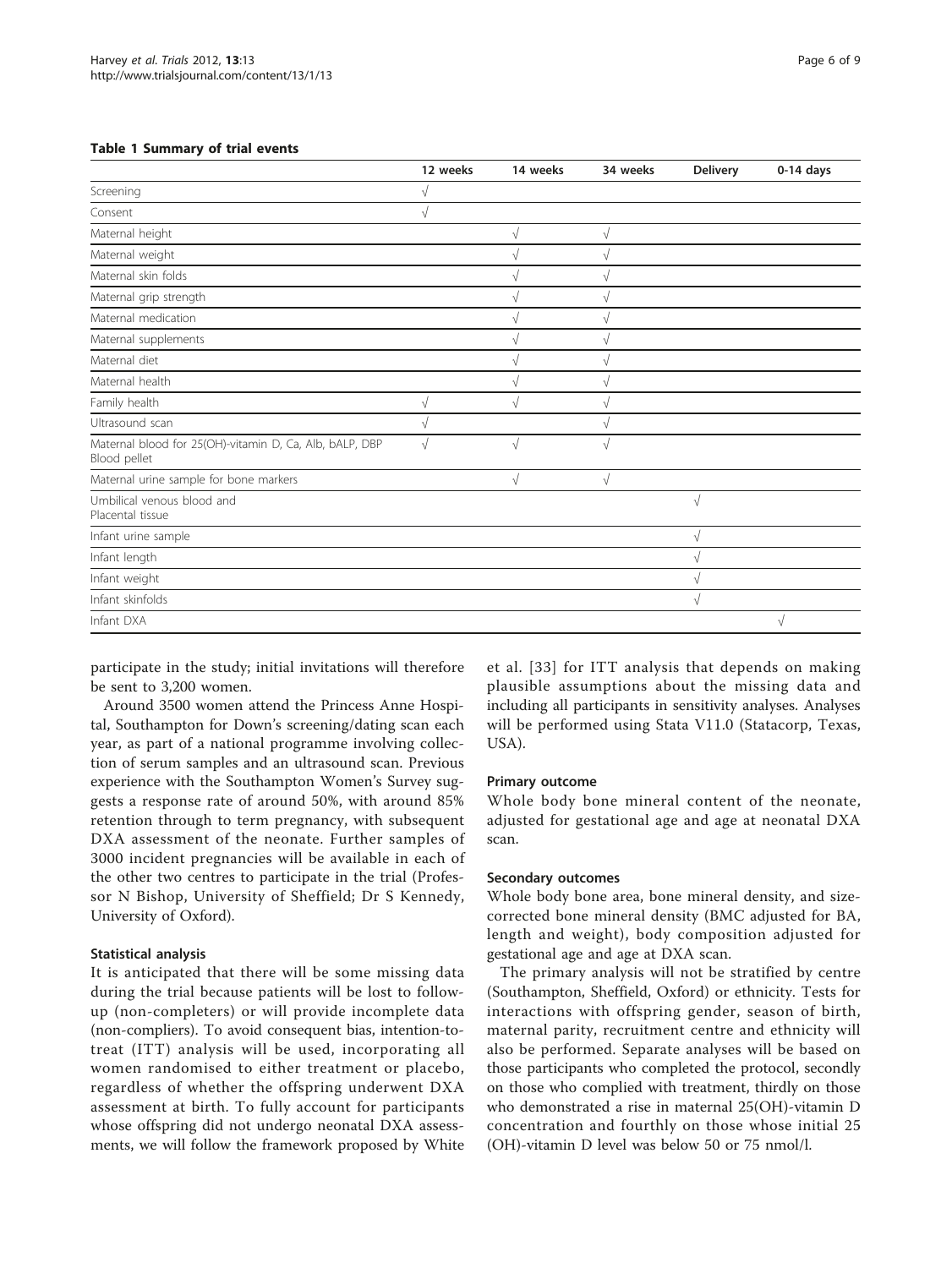## Statistical tests

The primary outcome is neonatal bone mineral content as measured by DXA within two weeks following birth, presented as a continuous variable. The primary comparison is treatment (1000 iu cholecalciferol daily) versus control (placebo capsule daily). Linear regression modelling (ANOVA) will be used to describe the association of treatment on outcome. Student's t-tests may also be used to compare groups in secondary analyses.

## Ethical considerations

The study involves the participants undergoing various procedures with which they may not be familiar. Detailed information sheets are given to the participants and they have opportunities to discuss any concerns in detail with study personnel. The infant DXA assessments are associated with a low dose of radiation exposure equivalent to 2 days background radiation in Cornwall (UK) or 7 days in other parts of the UK. Data from the Princess Anne Cohort study showed a small excess of atopic asthma in children born to mothers with the highest levels of vitamin D in pregnancy [[34](#page-8-0)]. However the numbers were lower than expected from the general population and confidence intervals wide. No associations between atopy in infancy and high levels of maternal vitamin D have been shown in the Southampton Women's Survey, and other studies have suggested neutral or negative associations [[35-37](#page-8-0)]. The dose of vitamin D supplementation has been chosen to bring women just into the normal range, to avoid elevating it to supranormal levels.

## Reporting of adverse events Anticipated Adverse Events

The development of some infrequent pregnancy-associated complications are anticipated to arise spontaneously during the study (ie cholestasis of pregnancy, pregnancy induced hypertension, gestational diabetes, pre-eclampsia, eclampsia, premature labour or delivery, instrumental delivery, caesarean section, miscarriage or stillbirth [http://guidance.nice.org.uk/CG62/NICEGui](http://guidance.nice.org.uk/CG62/NICEGuidance/pdf/English)[dance/pdf/English](http://guidance.nice.org.uk/CG62/NICEGuidance/pdf/English)).

## Adverse drug reactions and adverse drug events

Any serious adverse event which is felt in any way to be related to the IMP is immediately reported (verbally or in writing) to the sponsor. This is followed by a detailed written report on the event. The local Principal Investigator decides whether to expedite reports of adverse events felt to be unrelated to the IMP. A record of all serious adverse events is kept in the trial master file regardless of whether reported within 24 hours to the sponsor.

The sponsor keeps detailed records of all adverse events relating to a clinical trial which are reported to them by the investigators for the trial. These records may be sent to the licensing authority if required.

## Suspected unexpected serious adverse reactions

The sponsor ensures that all relevant information about a suspected unexpected serious adverse reaction which occurs during the course of the trial and is fatal or lifethreatening is reported as soon as possible to the MHRA, and the relevant ethics committee/data monitoring committee. This is done not later than seven days after the sponsor was first aware of the reaction. Any additional relevant information is sent within eight days of the report.

The sponsor ensures that a suspected unexpected serious adverse reaction which is not fatal or life-threatening is reported as soon as possible, and in any event not later than 15 days after the sponsor is first aware of the reaction, to the MHRA and the relevant ethics committee/data monitoring committee.

## Monitoring

## Trial Steering Committee

Professor David Reid (independent chair), Ms Caroline Dore (statistician and independent observer), Professor Cyrus Cooper (chief investigator), Dr Nicholas Harvey (lead principal investigator), Professor Nick Bishop (principal investigator), Dr Stephen Kennedy (principal investigator), Dr Kassim Javaid (principal investigator), Dr Aris Papageorghiou (principal investigator), Dr Saurabh Gandhi (principal investigator), Professor Richard Eastell (independent member), Dr Zulf Mughal (independent member), Mrs Doreen Hedger (lay representative).

## Independent Data Monitoring Committee

Professor Deborah Symmons, Professor Roger Francis, Dr Mark Philips, Dr Chris Roberts

## Regulatory Aspects

The study has received approval from MHRA, Southampton and Southwest Hampshire REC, University Hospital Southampton Trust R and D (Sponsor), UHS Data Protection Office. The IMP and placebos are manufactured in accordance with GMP regulations. The study is conducted in compliance with the Research Governance Framework for Health and Social Care, the Medicine for Human Use (Clinical Trials) Regulation 2004 and GCP. Indemnity has been provided through University Hospital Southampton NHS Foundation Trust (sponsor) and University of Southampton.

## Discussion and potential impact

As far as we know, MAVIDOS is one of the first ever tests, in humans, of the concept that an intervention in the mother during pregnancy may influence offspring bone mineral accrual. The result, positive or negative,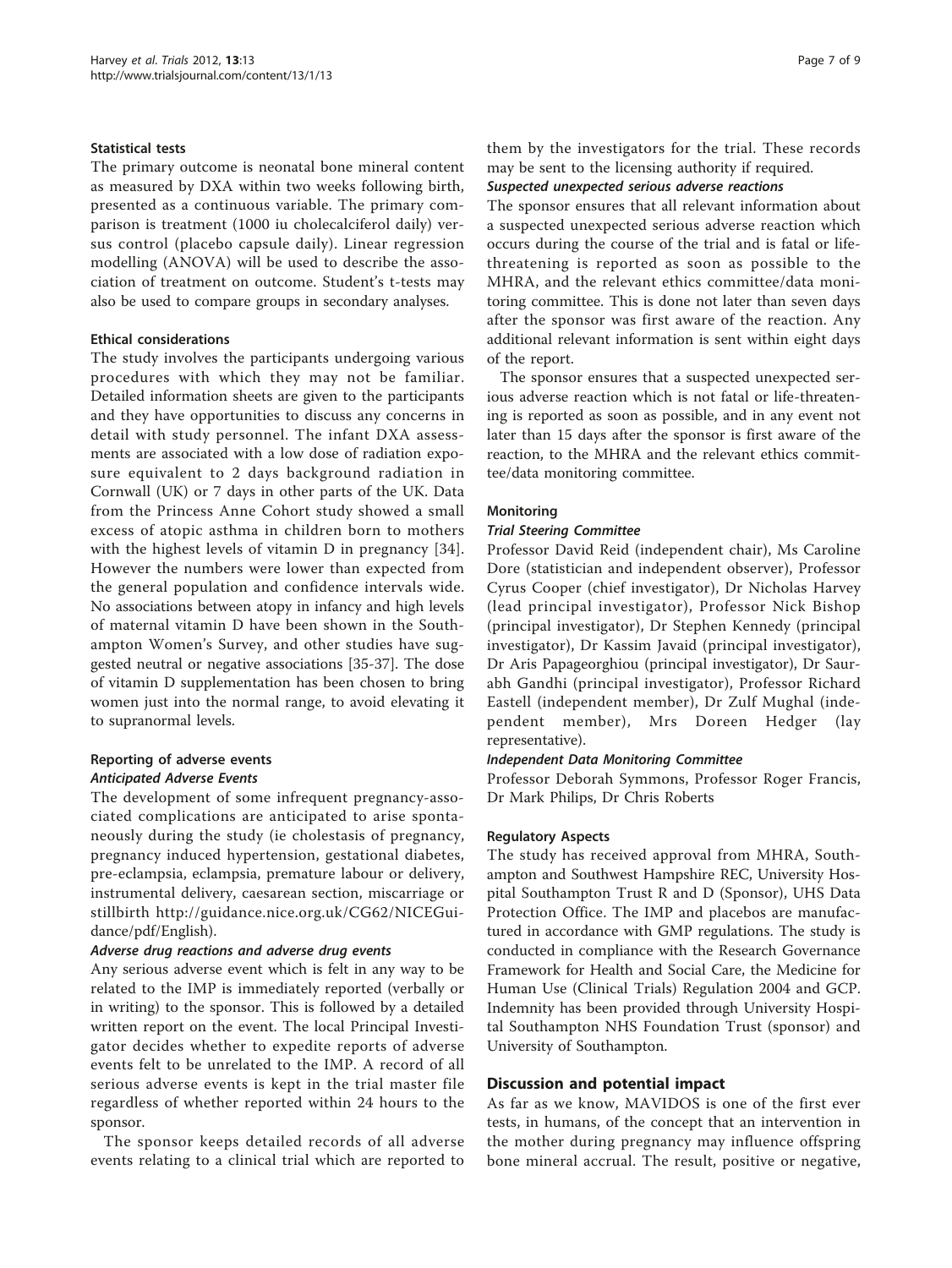<span id="page-7-0"></span>should provide a step change in the evidence guiding current and future public health policy regarding vitamin D supplementation in pregnancy. The longer term follow up of these children will be important because it is possible that subtle effects of vitamin D supplementation, such as a reduction in allergy or asthma, will be only be detected after several years of observation. Given the current enthusiasm for vitamin D supplementation, and the possible widespread uptake, it is highly important that assessment of its effects is not limited purely to those during and immediately after pregnancy.

## Trial Status

The MAVIDOS study is ongoing.

#### **Note**

Funding: Arthritis Research UK, Medical Research Council, Bupa Foundation and NIHR. ISRCTN82927713, registered 2008 Apr 11. Date first participant randomised: 2008 Oct 7

#### Abbreviations

Alb: Albumin; ALP: Alkaline phosphatise; ATP: Adenosine Tri-Phosphate; BA: Bone Area; BMC: Bone Mineral Content; BMD: Bone Mineral Density; BMUS: British Medical Ultrasound Society; BRU: Biomedical Research Unit; Ca: Calcium; COMA: Committee on Medical Aspects of Food and Nutrition Policy; DBP: Vitamin D Binding Protein; DEQAS: Vitamin D External Quality Assessment Scheme; DNA: Deoxyribonucleic Acid; DMC: Data Monitoring Committee; DXA: Dual-Energy X-ray Absorptiometry; GCP: Good Clinical Practice; GMP: Good Manufacturing Practice; GnRH: Gonadotrophin Releasing Hormone; HMSO: Her Majesty's Stationery Office; ISRCTN: International Clinical Trials Registry Number; IMP: Investigational Medicinal Product; IOV: Inter-operator Variation; IQ: Intelligence Quotient; ITT: Intention To Treat; LMP: Last Menstrual Period; MAVIDOS: Maternal Vitamin D Osteoporosis Study; MHRA: Medicines and Healthcare products Regulatory Agency; MRC: Medical Research Council; mRNA: messenger Ribonucleic Acid; NHS: National Health Service; NIHR: National Institute for Health Research; PTH: Parathyroid hormone; NICE: National Institute for Health and Clinical Excellence; SACN: Scientific Advisory Committee on Nutrition; SWS: Southampton Womens Survey; UK: United Kingdom; UHS: University Hospital Southampton NHS Foundation Trust; USA: United States of America; UVB: Ultra-violet B.

#### Acknowledgements

We thank the mothers who give us their time, and a team of dedicated research nurses and ancillary staff for their assistance. This work is supported by grants from Arthritis Research UK, Medical Research Council, Bupa Foundation and Oxford NIHR Musculoskeletal BRU. We thank Mrs G Strange for helping prepare the manuscript. We also thank the following: Trial statisticians: Sarah Crozier, Hazel Inskip

Southampton Clinical Scientists: Elaine Dennison, Sian Robinson, Keith Godfrey, Nigel Arden, Joanna Cantle

Southampton Research Nurses: Karen McGill, Lyn Greenaway, Valerie Davill, Brenda Morgan, Sue Macey, Julia Hammond, Sue Collins, Christine Taylor, Susan Higginbottom, Kate Hart, Suzanne Wood

Southampton Trial Administrators: Elaine Alexander, Wendy Johnson, Glenda Eagle, Patsy Coakley, Vanessa Cox

Southampton Ultrasonographers/DXA technicians: Pam Mahon, Corinne Nisbet, Pat Taylor

Trial Steering Committee

Professor David Reid (independent chair), Ms Caroline Doré (statistician and independent observer), Professor Richard Eastell (independent member), Dr Zulf Mughal (independent member), Mrs Doreen Hedger (lay representative). Data Monitoring Committee

Professor Deborah Symmons, Professor Roger Francis, Dr Mark Philips, Dr Chris Roberts

#### Author details

<sup>1</sup>MRC Lifecourse Epidemiology Unit, (University of Southampton), Southampton General Hospital, Southampton, UK. <sup>2</sup>Oxford NIHR Musculoskeletal Biomedical Research Unit, Nuffield Department of Orthopaedics, Rheumatology and Musculoskeletal Sciences, The Botnar Research Centre, University of Oxford, Oxford, UK.<sup>3</sup> Academic Unit of Child Health, Sheffield Children's Hospital, University of Sheffield, Sheffield, UK. <sup>4</sup> <sup>4</sup>Nuffield Department of Obstetrics and Gynaecology, John Radcliffe Hospital, University of Oxford, Oxford, UK. <sup>5</sup>Sheffield Hospitals NHS Trust (University of Sheffield), Sheffield, UK. <sup>6</sup>MRC Human Nutrition Research, Elsie Widdowson Laboratory, Cambridge, UK.

#### Authors' contributions

All authors took part in the design of the study. NH is responsible for operational supervision of the study as lead principal investigator, and drafted the manuscript. KJ, ATP and SK are PIs at the Oxford site. NB, RF and SG are PIs investigators at the Sheffield site. IS and AP are responsible for the biochemical testing. CC is the chief investigator and has overall responsibility for the study. All authors participated in the preparation of, and approved for publication, the final manuscript.

#### Competing interests

The authors declare that they have no competing interests.

Received: 15 August 2011 Accepted: 7 February 2012 Published: 7 February 2012

#### References

- 1. Consensus development conference: diagnosis, prophylaxis, and treatment of osteoporosis. Am J Med 1993, 94:646-650.
- 2. van Staa TP, Dennison EM, Leufkens HG, Cooper C: [Epidemiology of](http://www.ncbi.nlm.nih.gov/pubmed/11728921?dopt=Abstract) [fractures in England and Wales.](http://www.ncbi.nlm.nih.gov/pubmed/11728921?dopt=Abstract) Bone 2001, 29(6):517-522.
- 3. Harvey N, Cooper C: Disease prevention: Osteoporosis and hip fracture. In Public Health Nutrition. Edited by: Gibney M, Margetts B, Kearney J, Arab L. Oxford: Blackwell Publishing; 2004:357-369.
- 4. Hernandez CJ, Beaupre GS, Carter DR: [A theoretical analysis of the relative](http://www.ncbi.nlm.nih.gov/pubmed/12904837?dopt=Abstract) [influences of peak BMD, age-related bone loss and menopause on the](http://www.ncbi.nlm.nih.gov/pubmed/12904837?dopt=Abstract) [development of osteoporosis.](http://www.ncbi.nlm.nih.gov/pubmed/12904837?dopt=Abstract) Osteoporos Int 2003, 14:843-847.
- Gale CR, Martyn CN, Kellingray S, Eastell R, Cooper C: Intrauterine programming of adult body composition. J Clin Endocrinol Metab JID -0375362 2001, 86:267-272.
- Jones G, Riley M, Dwyer T: [Maternal smoking during pregnancy, growth,](http://www.ncbi.nlm.nih.gov/pubmed/9893077?dopt=Abstract) [and bone mass in prepubertal children.](http://www.ncbi.nlm.nih.gov/pubmed/9893077?dopt=Abstract) J Bone Miner Res 1999, 14(1):146-151.
- 7. Dennison EM, Syddall HE, Sayer AA, Gilbody HJ, Cooper C: [Birth weight](http://www.ncbi.nlm.nih.gov/pubmed/15695596?dopt=Abstract) [and weight at 1 year are independent determinants of bone mass in](http://www.ncbi.nlm.nih.gov/pubmed/15695596?dopt=Abstract) [the seventh decade: the Hertfordshire cohort study.](http://www.ncbi.nlm.nih.gov/pubmed/15695596?dopt=Abstract) Pediatr Res 2005, 57:582-586.
- 8. Jones IE, Williams SM, Goulding A: [Associations of birth weight and](http://www.ncbi.nlm.nih.gov/pubmed/14769637?dopt=Abstract) [length, childhood size, and smoking with bone fractures during growth:](http://www.ncbi.nlm.nih.gov/pubmed/14769637?dopt=Abstract) [evidence from a birth cohort study.](http://www.ncbi.nlm.nih.gov/pubmed/14769637?dopt=Abstract) Am J Epidemiol 2004, 159:343-350.
- 9. Cooper C, Eriksson JG, Forsen T, Osmond C, Tuomilehto J, Barker DJ: Maternal height, childhood growth and risk of hip fracture in later life: a longitudinal study. Osteoporos Int JID - 9100105 2001, 12(8):623-629.
- 10. Godfrey K, Walker-Bone K, Robinson S, Taylor P, Shore S, Wheeler T, Cooper C: Neonatal bone mass: influence of parental birthweight, maternal smoking, body composition, and activity during pregnancy. J Bone Miner Res JID - 8610640 2001, 16:1694-1703.
- 11. Harvey NC, Javaid MK, Arden NK, Poole JR, Crozier SR, Robinson SM, Inskip HM, Godfrey KM, Dennison EM, Cooper C: Maternal predictors of neonatal bone size and geometry: the Southampton Women's Survey. Journal of Developmental Origins of Health and Disease 2010, 1:35-41.
- 12. Cole ZA, Gale CR, Javaid MK, Robinson SM, law C, Boucher BJ, Crozier SR, Godfrey KM, Dennison EM, Cooper C: [Maternal dietary patterns during](http://www.ncbi.nlm.nih.gov/pubmed/19049331?dopt=Abstract) [pregnancy and childhood bone mass: a longitudinal study.](http://www.ncbi.nlm.nih.gov/pubmed/19049331?dopt=Abstract) J Bone Miner Res 2009, 24:663-668.
- 13. Javaid MK, Crozier SR, Harvey NC, Gale CR, Dennison EM, Boucher BJ, Arden NK, Godfrey KM, Cooper C: [Maternal vitamin D status during](http://www.ncbi.nlm.nih.gov/pubmed/16399151?dopt=Abstract)